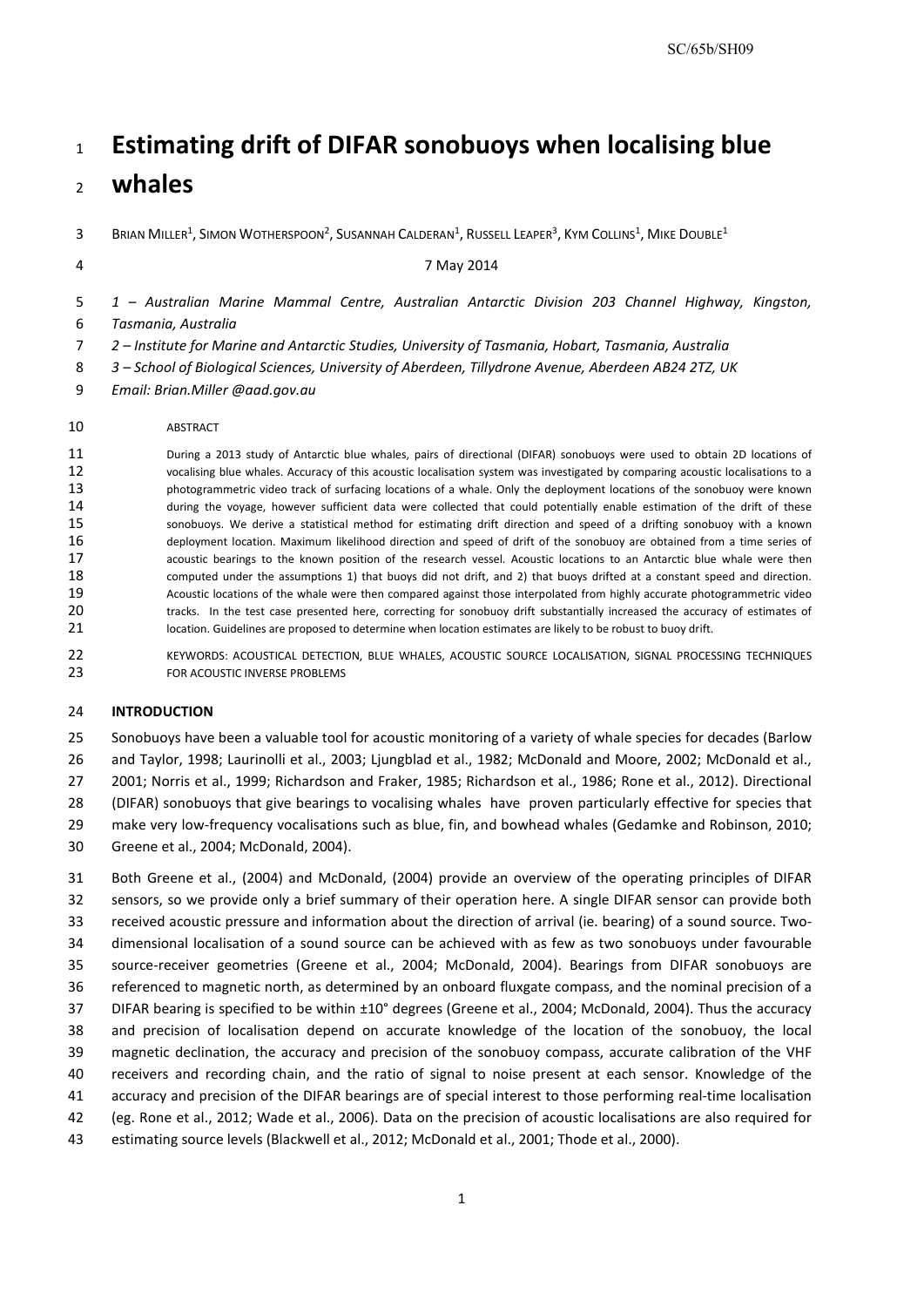- Greene et al. (2004) describe a method for estimating localisation accuracy using bearings from two or more
- DIFAR sensors moored to the sea floor at a known location. In their study, the orientation of the sensors was
- fixed, and the magnetic compass within the DIFAR sensor was not used. Sensor orientation was then calibrated
- 47 against sounds transmitted from known locations. This process yielded bearing precision of approximately 1°
- compared to the nominal DIFAR specification of ±10°.
- Similarly, McDonald, (2004) investigated the accuracy of bearings from DIFAR sonobuoys by comparing acoustically and GPS-derived bearings to a blue whale. After discarding bearings from "short range calls" McDonald found the standard deviation of bearing angles to be approximately 2°. He suggests that there may be further methods to improve the precision and quantify the accuracy of DIFAR sonobuoys, but reports that such methods were not warranted given the small standard deviation found during his preliminary analysis
- and the small number of blue whale tracks available for further measurement.
- Real-time acoustic localisation using DIFAR sonobuoys has been proposed as an important component of a
- research collaboration that aims to estimate the abundance of Antarctic blue whales (Peel et al., 2014). While trial voyages have demonstrated acoustic localisation techniques are good enough for visual observers to
- locate whales (Miller 2012; Double et al 2013), few quantitative measurements of the precision and accuracy
- of these localisation methods have been reported (Miller et al., 2014a). Such quantitative measurements are
- not only important for developing more accurate acoustic tracking methods, but also for estimating source
- characteristics, modelling acoustic propagation, and quantifying the detection range of whale vocalisations.
- Unfortunately, precise knowledge of the location of sonobuoys is not always available over the whole duration
- of a recording. Sonobuoys drift freely with ocean currents, and often only the location of deployment is
- accurately known. While some models of sonobuoy do have GPS capabilities, these models have not typically
- been available for use by whale researchers.
- However, the location of a drifting sonobuoy may, in theory, be determined from a time series of sounds received from a source with known locations. This source could be the self-noise of the research vessel with locations being determined via a GPS receiver, or it could be vocalisations from a whale with locations determined from visual methods (eg. measured range and bearing). In order to determine direction and speed of drift, acoustic bearings to the known source should ideally cover a wide arc, *ie.* a large range of angles (Nardone and Aidala, 1980).
- Here we investigate the accuracy and precision of a DIFAR localisation system comprising two drifting sonobuoys deployed from a research vessel. We combine methods from Greene et al., (2004) and McDonald, (2004), and Miller et al., (2014a) in order to correct for magnetic declination, and we develop a statistical method for estimating sonobuoy drift. We compare the accuracy of DIFAR localisations to photogrammetrically-derived locations of an Antarctic blue whale obtained during a research voyage in 2013.

# **METHODS**

# **Data collection**

- Data used in this study were collected from the *FV Amaltal Explorer* during the 2013 Antarctic Blue Whale Voyage of the Southern Ocean Research Partnership (Double et al., 2013). Methods for acoustic monitoring 81 and localisation of Antarctic blue whales followed those of (Miller et al., 2013), including "calibration" of the
- sonobuoy compass in order to obtain a correction that included the compass deviation and local magnetic
- anomaly. During approach, whales were recorded with a video-photogrammetric system (described by Leaper
- and Gordon, 2001) so that the location of surfacing could be determined accurately.
- Over the course of the voyage there were 48 incidents where high-quality recordings of Antarctic blue whales
- 86 were obtained simultaneously on two sonobuoys. However, here we follow the precedent of (McDonald et al.,
- 2001) and restrict our analysis to a single recording session in which we were able to not only obtain high-
- quality acoustic recordings from two sonobuoys simultaneously, but also photogrammetric video tracks of the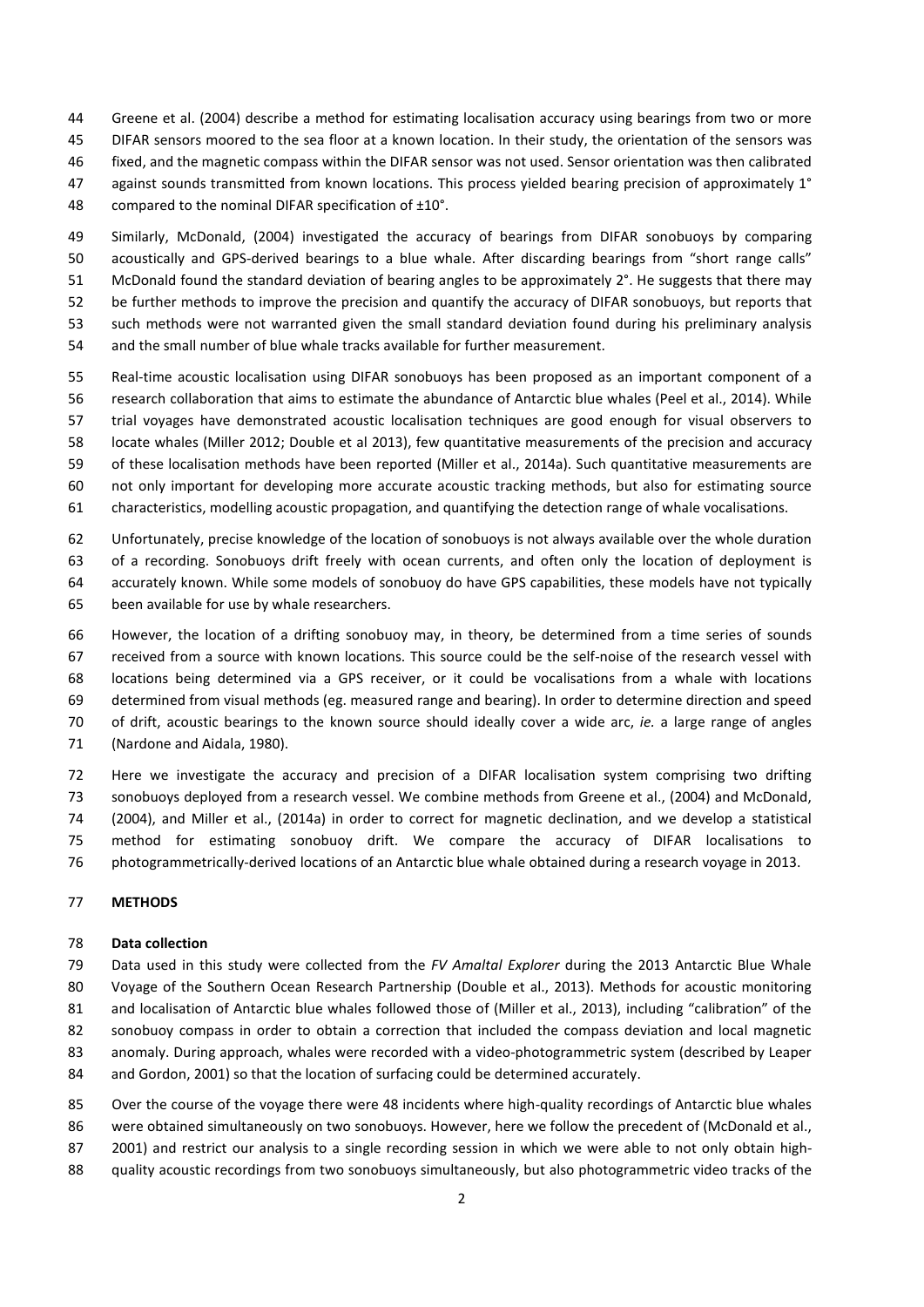vocalising whale. Additionally, during this session, the research vessel passed within audible range of one of

the sonobuoys several hours after deployment, thus providing a known sound source for calculation of

sonobuoy drift.

### **Analysis**

*Estimating sonobuoy drift* 

We consider the drift direction, φ, and speed, r of a sonobuoy, deployed at known location *x0*. At times *t1 ,t2*

*,...,tn* the buoy reports bearings *θ1, θ2,... θ<sup>n</sup>* to the ship, and the precision of these measurements is known to

have standard deviation σ (Miller et al., 2014a). The location of the ship *z0 = x0, z1,...,zn* at these times is known

precisely.

98 We assume that the buoy drifts along a great circle at a constant rate r for the duration of its life. Let  $x_k =$  *x(x0,φ,r,tk)* denote the position of the buoy at time *tk*, where *x0* is the deployment position and φ is the initial direction of the drift in degrees, and let *Θ<sup>k</sup> = Θ(x<sup>k</sup> ,zk)* denote the true bearing from the buoy to the boat at time *tk* for *k ≥ 0*. Further, we assume that the observed bearings are normally distributed about the expected bearings modulo 360°.

 The likelihood, which can then be used to compute the maximum likelihood estimates of φ and r, takes the form:

$$
p(\varphi, r \mid \theta_1, \dots, \theta_n) = \prod_{i=1}^n \frac{1}{\sqrt{2\pi\sigma}} e^{-\left(\frac{(\theta_k - \theta_k + 180)^2}{2\sigma^2}\right)}
$$

#### *Whale tracks*

 Locations of the whale obtained from video tracking, *wk*, were assumed to correspond to the "true" location of the whale when at the surface due to the high accuracy and precision of photogrammetric video tracking (Leaper and Gordon, 2001). Linear interpolation between successive photogrammetric locations was used to create whale tracks at times *t'1 ,t'2 ,...,t'm*, at which there were acoustic bearings, β*1,* β*2, ...,* β*m,* from the 110 sonobuoy to the whale. We denote the true acoustic bearings from the sonobuoy to the whale as  $B_j = B(x_j, w_j)$ .

 Acoustic analysis was restricted to the duration of the video track. Vocalisations believed to originate from the tracked whale were identified and used for further analysis, while vocalisations believed to be from other whales were discarded. Several criteria, including the type of call, temporal pattern of calling, and received level, were used in addition to the bearing of the vocalisation, to determine whether or not it should be included for further analysis.

 We then compared bearings calculated assuming no drift with those calculated assuming sonobuoys drift at constant speed and direction (as per Eq. 1). Additionally we compared crossed-bearings calculated assuming no drift with those calculated assuming constant speed and direction (as per Eq. 1). Crossed-bearings were 119 calculated as the intersection of two great circle paths as described by [\(http://www.movable](http://www.movable-type.co.uk/scripts/latlong.html)[type.co.uk/scripts/latlong.html\)](http://www.movable-type.co.uk/scripts/latlong.html).

 To estimate the accuracy and precision of acoustic crossbearings, the RMS error was computed between each acoustic location and associated photogrammetric location as:

$$
E_{rms} = \frac{\sqrt{d^2 - d^2}}{d}
$$

123 Where  $\hat{d}$  is the distance between the acoustic crossbearing and the sonobuoy, and *d* is the distance between the photogrammetric (ie. actual) location of the whale and the sonobuoy. Each acoustic location yielded two measurements of RMS error, one for each sonobuoy. RMS errors were then grouped by photogrammetric distance into logarithmically spaced bins, and all of the measurements in each bin were averaged [\(Figure 3\)](#page-5-0).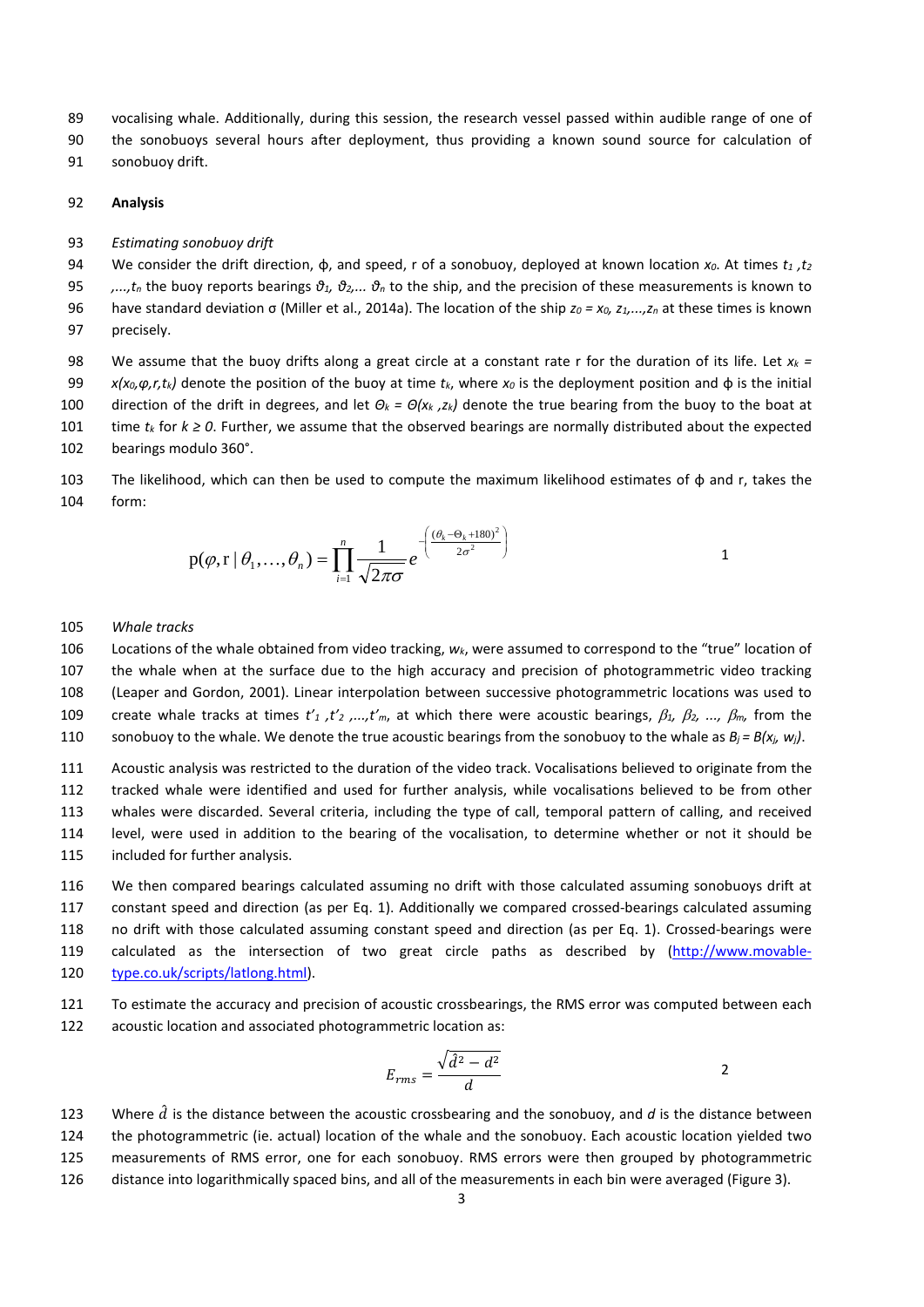

 Figure 1 – Schematic showing: video track of Antarctic blue whale movements (coloured dotted line); buoy deployment locations (black squares); maximum likelihood drift of buoys (black line); DIFAR crossbearing locations without accounting for buoy drift (x); and DIFAR crossbearing locations using maximum likelihood drift speed and direction (o). The colour of each marker corresponds to the time of the measurement. Coloured

dots along the video track occur at the same time as crossed-bearings and serve as "ground truth" locations.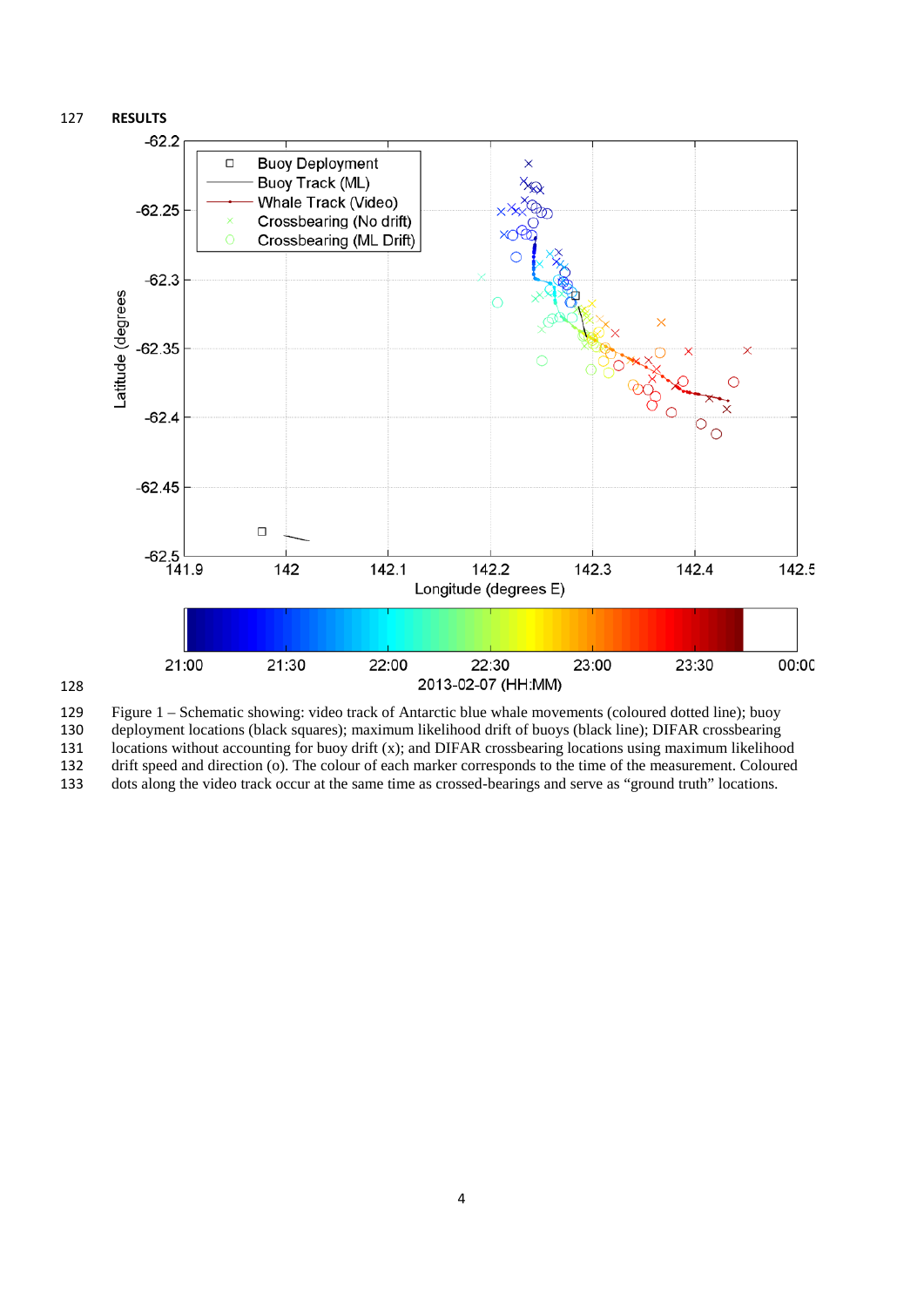

134

<span id="page-4-0"></span>

135 Figure 2 – Bearing error calculated assuming buoys do not drift  $(x)$ , and assuming constant drift direction and speed according to Eq. 1 (o). Sonobuoy 55 was near the whale (green symbols), while sonobuoy 54 was far 136 speed according to Eq. 1 (o). Sonobuoy 55 was near the whale (green symbols), while sonobuoy 54 was far away from the whale (blue symbols). away from the whale (blue symbols).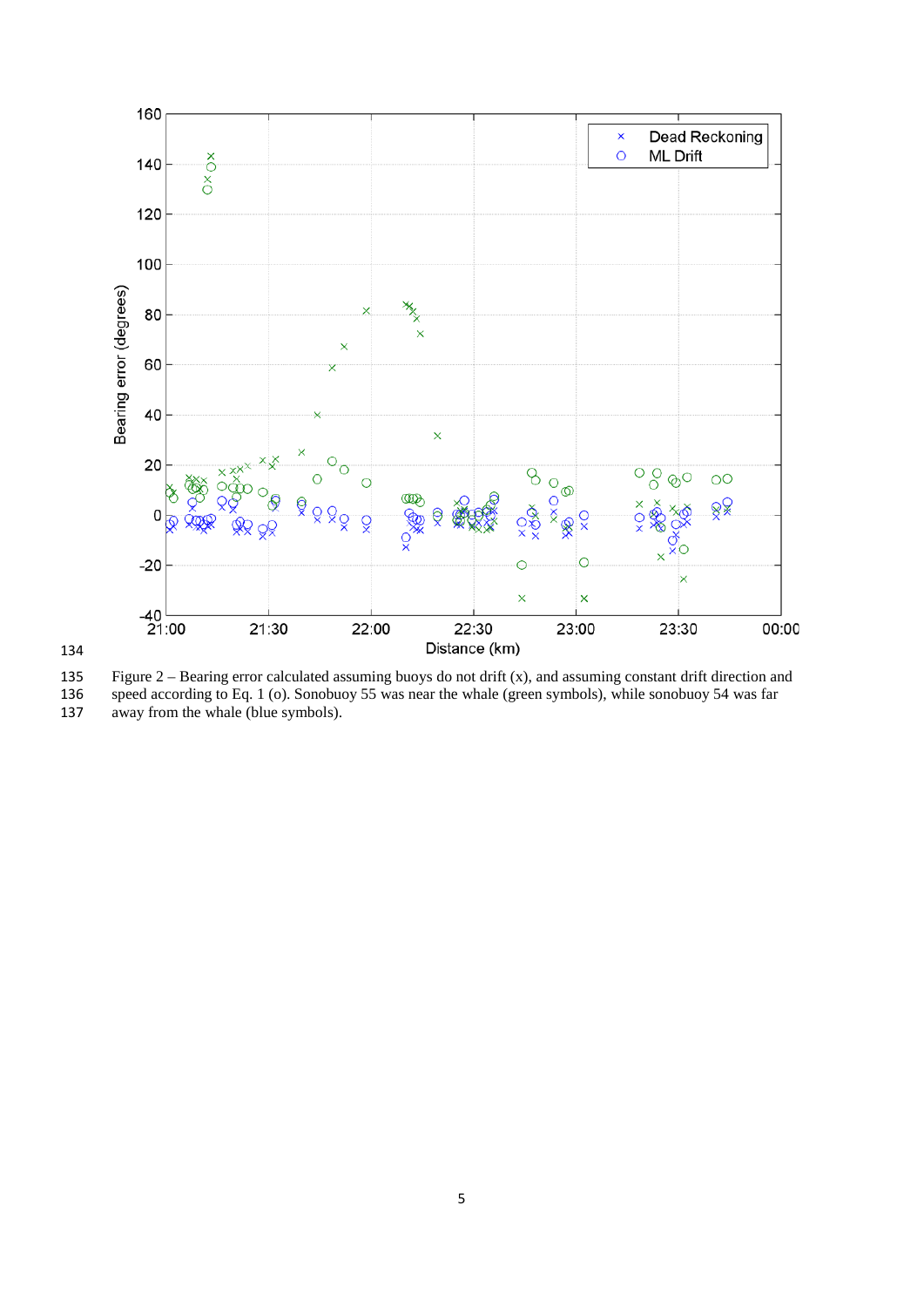

#### 

<span id="page-5-0"></span>Figure 3 – RMS error in distances between each acoustic and photogrammetric location computed as per

Equation 2 in the text. RMS errors are plotted as a function of photogrammetric distances and have been

grouped into logarithmically spaced bins. Each acoustic location yielded an RMS error for each sonobuoy.

 Symbols show the mean and standard deviation for each bin. Blue circles show the errors assuming that sonobuoys drifted at a constant speed and direction as per Equation 1. Red squares show RMS errors assuming

that that sonobuoys did not drift from their deployment location. Assuming a constant drift speed and direction

yielded higher accuracy and precision than assuming no drift. Increased accuracy and precision was particularly

noticeable at short to moderate distances (ie. between 1 and 4 km).

# **DISCUSSION**

#### **Error and drift**

 Bearing error was reduced by taking into account sonobuoy drift [\(Figure 2\)](#page-4-0). Reduction in error appeared most 150 significant when the whale was very close to the sonobuoy (ie. sonobuoy 55 @22:00). Improvement was less noticeable at long range (ie. sonobuoy 54). The most likely explanation of these observations is that small errors in position yield large changes in bearing at close range. However, it must be noted that bearings to the ship could only be obtained over a very narrow range of angles, so drift for sonobuoy 54 could not be computed from these measurements. Instead, drift of sonobuoy 54 was estimated using bearings to the

whale, rather than the ship. This could represent an additional source of error.

 The mean bearing error for sonobuoy 55 was not 0, indicating some sort of bias in bearings. The assumption of constant speed and direction of buoy drift is unlikely to hold over long time periods, and this could potentially

- explain this bias. Additional factors that could contribute to this bias include incorrect 'calibration' of the
- sonobuoy compass, a "gain imbalance" as described by Greene et al., (2004), or changing magnetic anomaly
- due to proximity to the magnetic south pole. Further analytical efforts are required to account for this bias.

 Unsurprisingly, the reduction in bearing error also yielded a reduction in crossbearing error [\(Figure 3\)](#page-5-0). However the reduction in error occurred only for sonobuoy #55, which was between 1 and 10 km from the whale. Sonobuoy #54, which was 20-30 km from the whale showed no improvement in crossbearing error.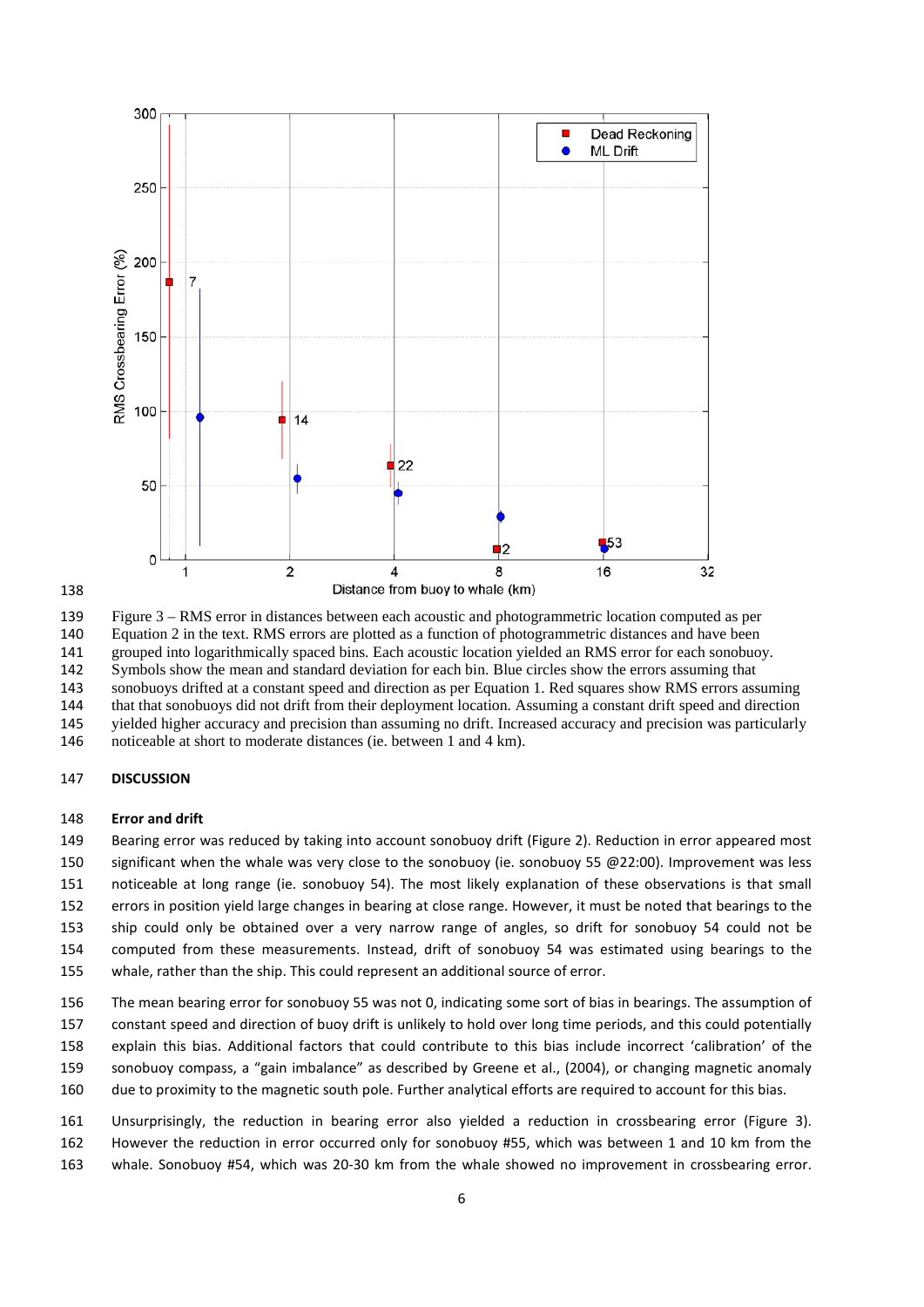- Improvement in the precision of crossed-bearings due to buoy drift will depend not only on the speed and
- direction of drift relative to the whale, but also on the geometry (in particular distance) of the source and receivers.
- McDonald et al., (2001) discarded calls at "close range," and our results support this as a reasonable approach. However from our dataset we are able to quantify "close range" as less than 4 km. By considering sonobuoy
- drift when computing cross-bearings we were able to reduce the error in both bearing and crossbearing,
- especially at "close range."

# **Future work**

 During the 2013 Antarctic Blue Whale Voyage there were 48 instances where pairs of DIFAR sonobuoys were used to obtain series of crossed-bearings to individual whales. Future work on this data set could apply the 174 above methods both to determine sonobuoy drift, and to assess the accuracy of crossed-bearings for these 48 scenarios. A similar analysis could also potentially be conducted on data from sonobuoys that were deployed during the SOWER surveys.

- For future data collection, an additional use of these methods would be to determine the 'optimal' distances to deploy a sonobuoy both from the whale and from other buoys in order to ensure robust estimates of location and thus source levels. Such knowledge would be useful for determining whether or not to deploy an additional sonobuoy, especially when the availability of sonobuoys is limited.
- Finally, it is worth mentioning that the methods listed here are by no means optimal. Improvements to these methods include combining maximum likelihood location of crossed-bearings with maximum likelihood estimates of time of arrival differences (TOAD) for even better precision (Nosal and Frazer, 2007). Furthermore these combined crossbearing, TOAD estimates could further be combined with information on surfacing locations from video tracks or visual sightings. Ultimately, all of these data could also be incorporated into a dynamic model of whale movement such as a kalman or particle filter. Such a filter would not only yield highly accurate locations of the whale, but also improved estimates of the location of drifted buoys, which would in-turn yield improved estimates of acoustic propagation and source-levels.
- In addition, for any study using DIFAR sonobuoys it is worth trying to maximise opportunities to measure bearings to a known source such as the research vessel in order to estimate sonobuoy drift. Robust estimates of drift are more likely to be generated when the acoustic bearings to the vessel span a wide range of angles (Nardone and Aidala, 1980). Determination of an appropriate course could be greatly facilitated by in-situ measurement of acoustic bearings to the research vessel in real-time (Miller et al., 2014b).
- In addition to acoustic bearings, radio direction finders (White and Garrott, 1990) could also be used in place 195 of acoustic bearings for the measurement of  $\theta$  in Equation 1. Using the radio signal from the sonobuoy rather than the acoustic signal from the vessel potentially provides a number of advantages such as use of the ships gyro-compass, rather than the magnetic compass of the sonobuoy. Additionally, radio direction finding does not require the acoustic noise from the ship which in addition to lower ambient noise and improved detection ability, also allows for the estimation of sonobuoy drift from acoustically quieted ships, sailing boats, and aircraft.

# **ACKNOWLEDGEMENTS**

 Thanks to all the scientists and on the 2013 ABWV, the Crew of *Amaltal Explorer*, and Mark McDonald for DIFAR software. Special thanks to Jay Barlow, for his double role as Chief Scientist and Acoustician during the 2013 ABWV. This manuscript was supported by the Australian Marine Mammal Centre of the Australian Antarctic Division for contribution to the Antarctic Blue Whale Project of the Southern Ocean Research Partnership.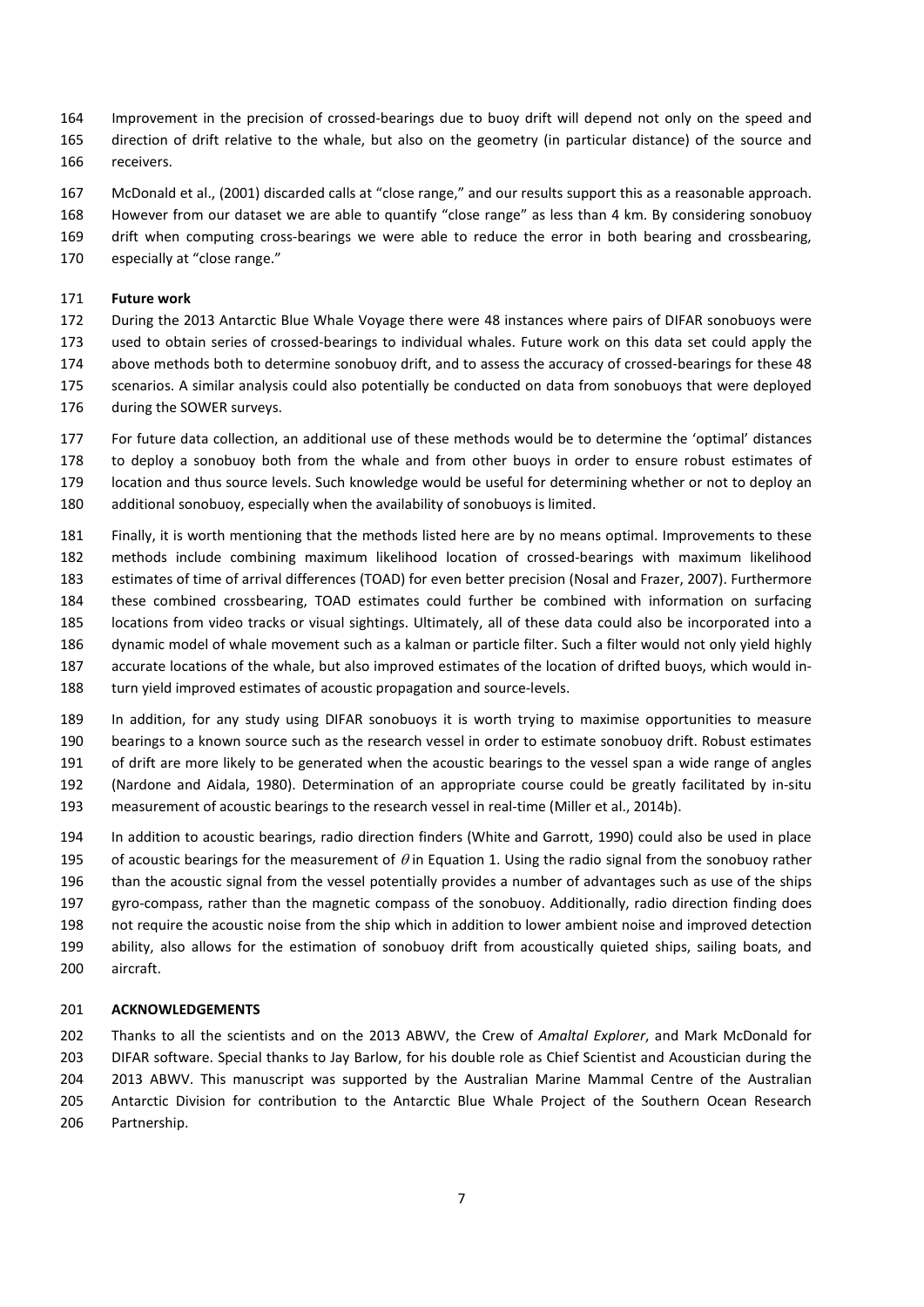#### **REFERENCES**

- Barlow, J., and Taylor, B. (**1998**). "Preliminary abundance of sperm whales in the northeastern temperate Pacific estimated from a combined visual and acoustic survey," Rep. Submitt. to Int. Whal. Comm. 9.
- Blackwell, S. B., McDonald, T. L., Kim, K. H., Aerts, L. A. M., Richardson, W. J., Greene, C. R. J., and Streever, B. (**2012**). "Directionality of bowhead whale calls measured with multiple sensors," Mar. Mammal Sci. **28**, 200–212.
- Double, M. C., Barlow, J., Miller, B. S., Olson, P., Andrews-Goff, V., Leaper, R., Ensor, P., et al. (**2013**). *Cruise report of the 2013 Antarctic blue whale voyage of the Southern Ocean Research Partnership* (Report SC65a/SH/21 submitted to the Scientific Committee of the 214 *anternational Whaling Commission. Jeju Island, Republic of Korea), pp. 1–16.* International Whaling Commission. Jeju Island, Republic of Korea), pp. 1–16.
- Gedamke, J., and Robinson, S. M. (**2010**). "Acoustic survey for marine mammal occurrence and distribution off East Antarctica (30-80°E) in January-February 2006," Deep Sea Res. Part II Top. Stud. Oceanogr. **57**, 968–981.
- Greene, C. R. J., McLennan, M. W., Norman, R. G., McDonald, T. L., Jakubczak, R. S., and Richardson, W. J. (**2004**). "Directional frequency 218 and recording ( DIFAR ) sensors in seafloor recorders to locate calling bowhead whales during their fall migration," J. Acoust. Soc.<br>219 Am. 116, 799–813. Am. **116**, 799–813.
- Laurinolli, M. H., Hay, A. E., Desharnais, F., and Taggart, C. T. (**2003**). "Localization of North Atlantic Right Whale Sounds in the Bay of Fundy Using a Sonobuoy Array," Mar. Mammal Sci. **19**, 708–723.
- Leaper, R., and Gordon, J. C. (**2001**). "Application of photogrammetric methods for locating and tracking cetacean movements at sea," J. Cetacean Res. Manag. **3**, 131–141.
- Ljungblad, D. K., Thompson, P. O., and Moore, S. (**1982**). "Underwater sounds recorded from migrating bowhead whales, Balaena mysticetus, in 1979," J. Acoust. Soc. Am. **71**, 477–482.
- McDonald, M. A. (**2004**). "DIFAR hydrophone usage in whale research," Can. Acoust. **32**, 155–160.
- McDonald, M. A., Calambokidis, J., Teranishi, A. M., and Hildebrand, J. A. (**2001**). "The acoustic calls of blue whales off California with gender data," J. Acoust. Soc. Am. **109**, 1728.
- McDonald, M. A., and Moore, S. (**2002**). "Calls recorded from North Pacific right whales (Eubalaena japonica) in the eastern Bering Sea," J. Cetacean Res. Manag. **4**, 261–266.
- 231 Miller, B. S., Barlow, J., Calderan, S., Collins, K., Leaper, R., Kelly, N., Olson, P., et al. (2013). "Long-range acoustic tracking of Antarctic blue<br>232 whales," Rep. Submitt. to Sci. Comm. Int. Whal. Comm. SC/65a/SH whales," Rep. Submitt. to Sci. Comm. Int. Whal. Comm. **SC/65a/SH1**, 1–17.
- Miller, B. S., Gedamke, J., Calderan, S., Collins, K., Johnson, C., Miller, E., Samaran, F., et al. (**2014**). "Accuracy and precision of DIFAR 234 localisation systems: Calibrations and comparative measurements from three SORP voyages," Submitt. to Sci. Comm. 65b Int.<br>235 Whal. Comm. Bled, Slov. SC/65b/SH, 14. Whal. Comm. Bled, Slov. **SC/65b/SH**, 14.
- 236 Miller, B. S., Gillespie, D., Weatherup, G., Calderan, S., and Double, M. C. (2014). "Software for the localisation of baleen whale calls using<br>237 DIFAR sonobuoys: PAMGuard DIFAR." Submitt. to Sci. Comm. 65b Int. Whal DIFAR sonobuoys: PAMGuard DIFAR," Submitt. to Sci. Comm. 65b Int. Whal. Comm. Bled, Slov. **SC/65b/SH**, 7.
- Nardone, S., and Aidala, V. (**1980**). *Necessary and Sufficient Observability Conditions for Bearings-Only Target Motion Analysis* (Newport, Rhode Island).
- Norris, T. F., McDonald, M., Barlow, J., and McDonald, M. (**1999**). "Acoustic detections of singing humpback whales (Megaptera novaeangliae) in the eastern North Pacific during their northbound migration," J. Acoust. Soc. Am. **106**, 506–14.
- Nosal, E.-M. M., and Frazer, L. N. (**2007**). "Sperm whale three-dimensional track, swim orientation, beam pattern, and click levels observed on bottom-mounted hydrophones," J. Acoust. Soc. Am. **122**, 1969.
- 244 Peel, D., Miller, B. S., Kelly, N., Dawson, S. M., Slooten, E., and Double, M. C. (2014). "A simulation study of acoustic-assisted tracking of 245 whales for mark-recapture surveys," PLoS One in press. whales for mark-recapture surveys," PLoS One **in press**.
- Richardson, W. J., and Fraker, M. (**1985**). "Behaviour of Bowhead Whales Balaena mysticetus summering in the Beaufort Sea: Reactions to industrial activities," Biol. Conserv. **32**, 195 – 230.